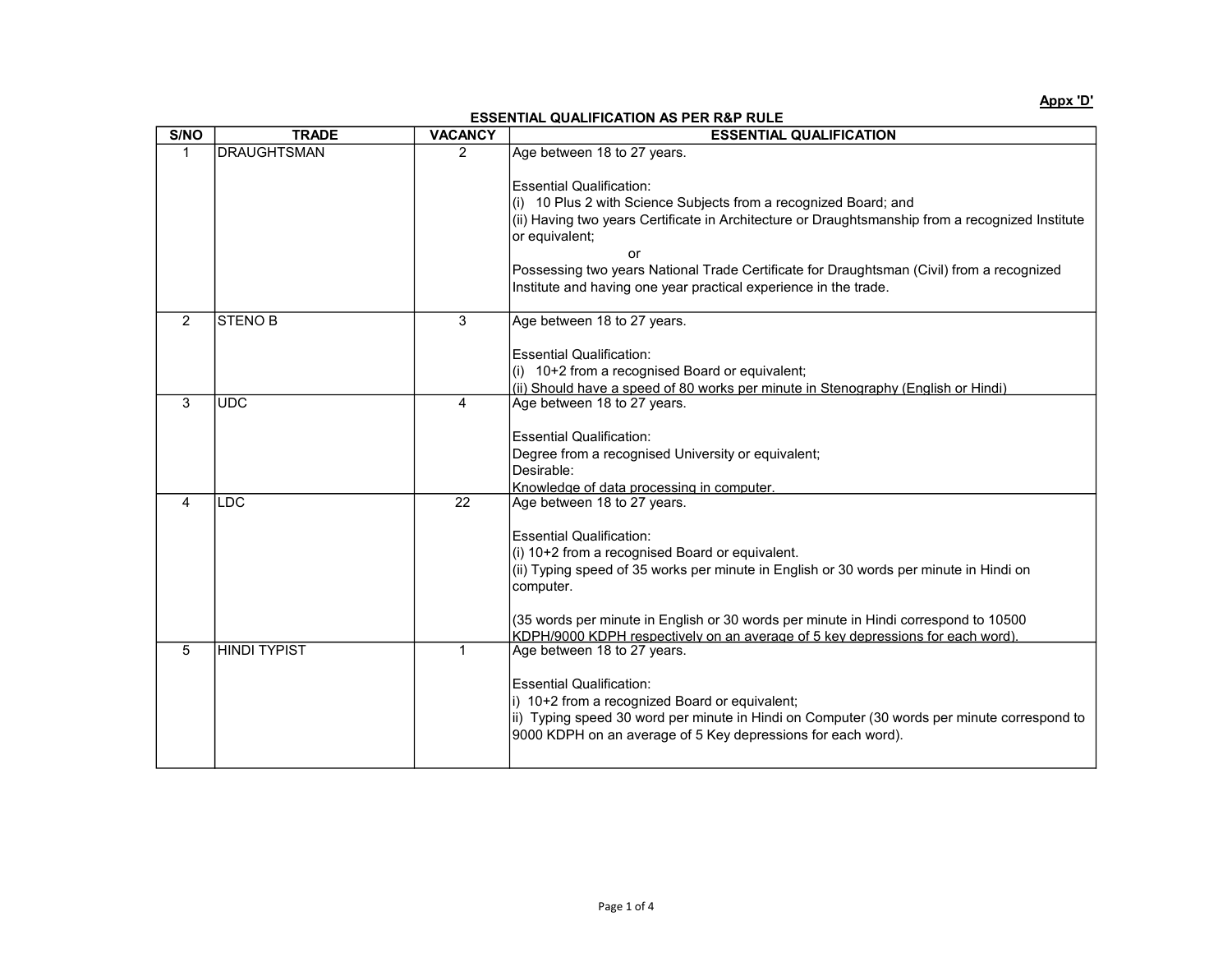| S/NO           | <b>TRADE</b>                 | <b>VACANCY</b> | <b>ESSENTIAL QUALIFICATION</b>                                                                                                                                                                                                                                                                                                                                                                                                                                                                                                                                                                                                  |
|----------------|------------------------------|----------------|---------------------------------------------------------------------------------------------------------------------------------------------------------------------------------------------------------------------------------------------------------------------------------------------------------------------------------------------------------------------------------------------------------------------------------------------------------------------------------------------------------------------------------------------------------------------------------------------------------------------------------|
| 6              | <b>SUPVR STORE</b>           | $\overline{2}$ | Age between 18 to 27 years.                                                                                                                                                                                                                                                                                                                                                                                                                                                                                                                                                                                                     |
|                |                              |                | <b>Essential Qualification:</b><br>(i) Degree from a recognized University or equivalent; and<br>(ii) Possessing certificate in Material Management or Inventory Control or Stores Keeping from a<br>recognized institution.<br>or<br>Possessing two years experience in handling of Engineering Stores in Central Government or<br>State Government Department or establishment.                                                                                                                                                                                                                                               |
|                |                              |                | Possessing Class-I Course for Storeman Technical as laid down in Defence Service<br>Regulations, (Qualification Regulations for Soldiers) from office of Records or Centres or similar<br>establishment of Defence.                                                                                                                                                                                                                                                                                                                                                                                                             |
| $\overline{7}$ | <b>SKT</b>                   | $\overline{7}$ | Age between 18 to 27 years.<br><b>Essential Qualification:</b><br>(i) 10+2 from a recognised Board or equivalent;<br>(ii) Having store keeping knowledge relating to vehicles or engineering equipment.<br>Desirable:<br>Three years experience in stores establishment.<br>Or<br>Having passed the Class II Course for Storeman Technical as laid down in Defence Service<br>Regulations, (Qualification Regulations for Soldiers) from office of Records or Centres or similar<br>establishment of Defence.                                                                                                                   |
| 8              | <b>MSW NURSING ASSISTANT</b> | 9              | Age between 18 to 25 years.<br><b>Essential Qualification:</b><br>(i) 10+2 with Biology from a recognised board.<br>(ii) Passed First Aid course prescribed by St. John Ambulance Brigade conducted by St. John<br>Ambulance Association.<br>Or<br>Passed Class II Course for Nursing Assistant from Armed Forces Medical Services.<br>(iii) Should qualify in proficiency test in the trade to be conducted by Border Roads<br>Organisation.<br>(iv) Should qualify physical tests as per Border Roads Organisation guidelines.<br>(v) Should meet physical and medical standards as per Border Roads Organisation guidelines. |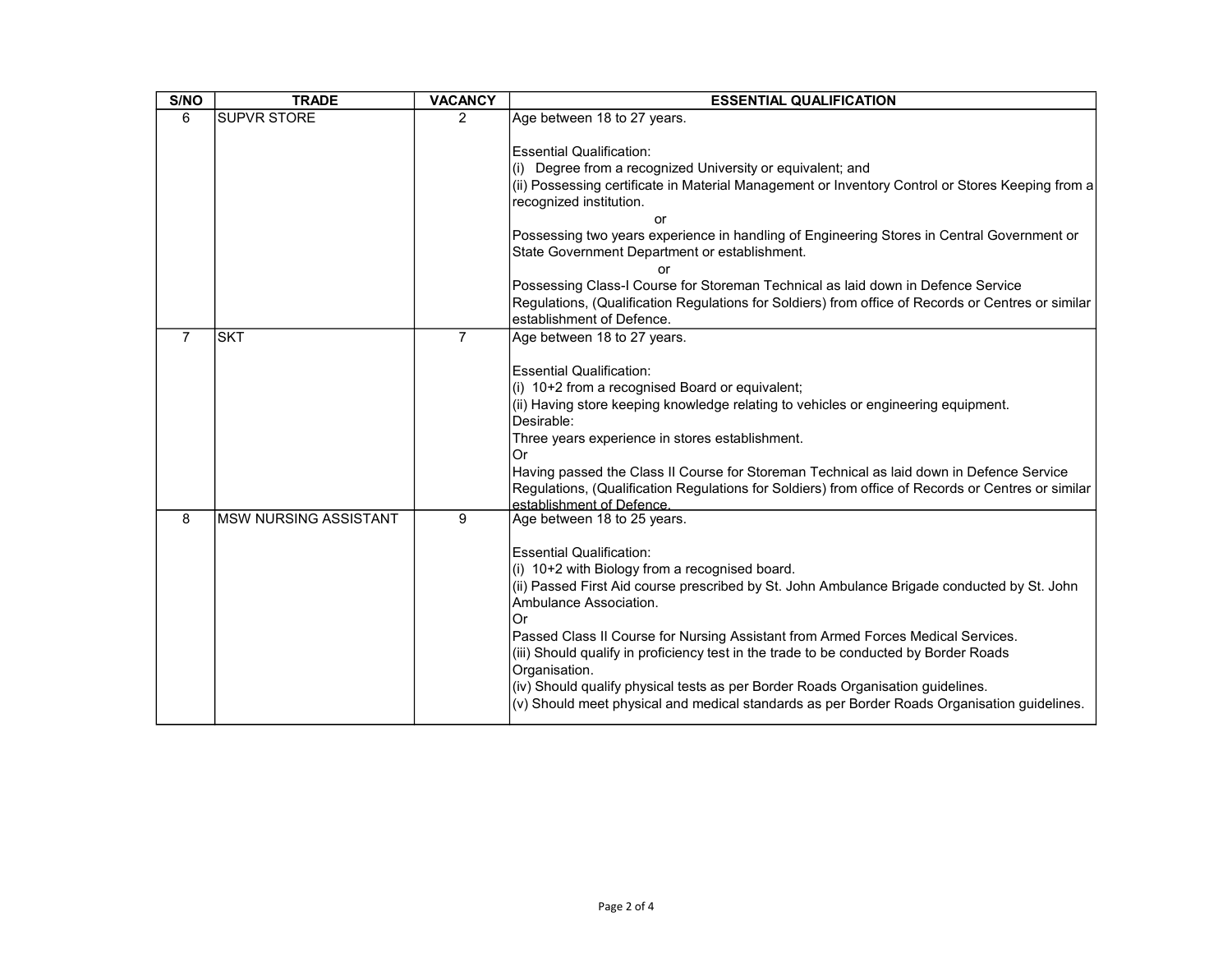| S/NO            | <b>TRADE</b>    | <b>VACANCY</b> | <b>ESSENTIAL QUALIFICATION</b>                                                                                                                                                                                                                                                                                                                                                                                                                                                                                                                                                                                                                                                                                                                                                                                                                                                                                   |
|-----------------|-----------------|----------------|------------------------------------------------------------------------------------------------------------------------------------------------------------------------------------------------------------------------------------------------------------------------------------------------------------------------------------------------------------------------------------------------------------------------------------------------------------------------------------------------------------------------------------------------------------------------------------------------------------------------------------------------------------------------------------------------------------------------------------------------------------------------------------------------------------------------------------------------------------------------------------------------------------------|
| 9               | <b>VEH MECH</b> | 11             | Age between 18 to 27 years.                                                                                                                                                                                                                                                                                                                                                                                                                                                                                                                                                                                                                                                                                                                                                                                                                                                                                      |
|                 |                 |                | <b>Essential Qualification:</b><br>i) Matriculation from a recognized Board or equivalent;<br>ii) Possessing Certificate of Mechanic in Motor Vehicle / Diesel / Heat Engine.<br>or<br>Possessing certificate of mechanic in internal Combustion Engine / Tractor from Industrial<br>Training Institute or equivalent;<br>or<br>Having passed the Defence Trade Certificate from an Army Institute, or similar establishment of<br>Defence or having passed Vehicle Mechanic Class 2 Course as laid down in Defence Service<br>Regulations, (Qualification Regulations for Soldiers) from office of Records or Centres or similar<br>establishment of Defence.                                                                                                                                                                                                                                                   |
| 10              | <b>WELDER</b>   | 1              | Age between 18 to 27 years.                                                                                                                                                                                                                                                                                                                                                                                                                                                                                                                                                                                                                                                                                                                                                                                                                                                                                      |
|                 |                 |                | <b>Essential Qualification:</b>                                                                                                                                                                                                                                                                                                                                                                                                                                                                                                                                                                                                                                                                                                                                                                                                                                                                                  |
|                 |                 |                | i) Matriculation from a recognized Board or equivalent; and<br>ii) Possessing Welder (Electrical & Gas) Certificate from Industrial Training Institute or<br>equivalent,<br>lor<br>Defence Trade Certificate from an Army Institute or similar establishment of Defence or<br>equivalent and having one year experience as welder from Army Workshop;<br>or<br>Having passed the Class-2 Course for Welder as laid down in Defence Service Regulations,<br>(Qualification Regulations for Soldiers) from office of Records or Centres or similar<br>establishment of Defence.                                                                                                                                                                                                                                                                                                                                    |
| $\overline{11}$ | <b>MSW DES</b>  | 26             | Age between 18 to 25 years.<br><b>Essential Qualification:</b><br>(i) Matriculation from a recognized Board or equivalent;<br>(ii) Possessing certificate of Mechanic Motor /Vehicles / Tractors from Industrial Training<br>Institute / Industrial Trade Certificate / National Council for Training in the Vocational Trades /<br>State Council for Vocational Training.<br>lor<br>Passed Class 2 course for Driver Plant and Mechanical Transport as laid down in Defence<br>Service Regulations. (Qualification Regulations for Soldiers) from office of Records/Centres or<br>similar establishment of Defence.<br>(iii) Should qualify in proficiency test in the trade to be conducted by Border Roads<br>Organisation.<br>(iv) Should qualify physical tests as per Border Roads Organisation guidelines.<br>(v) Should meet physical and medical standards as per Border Roads Organisation guidelines. |